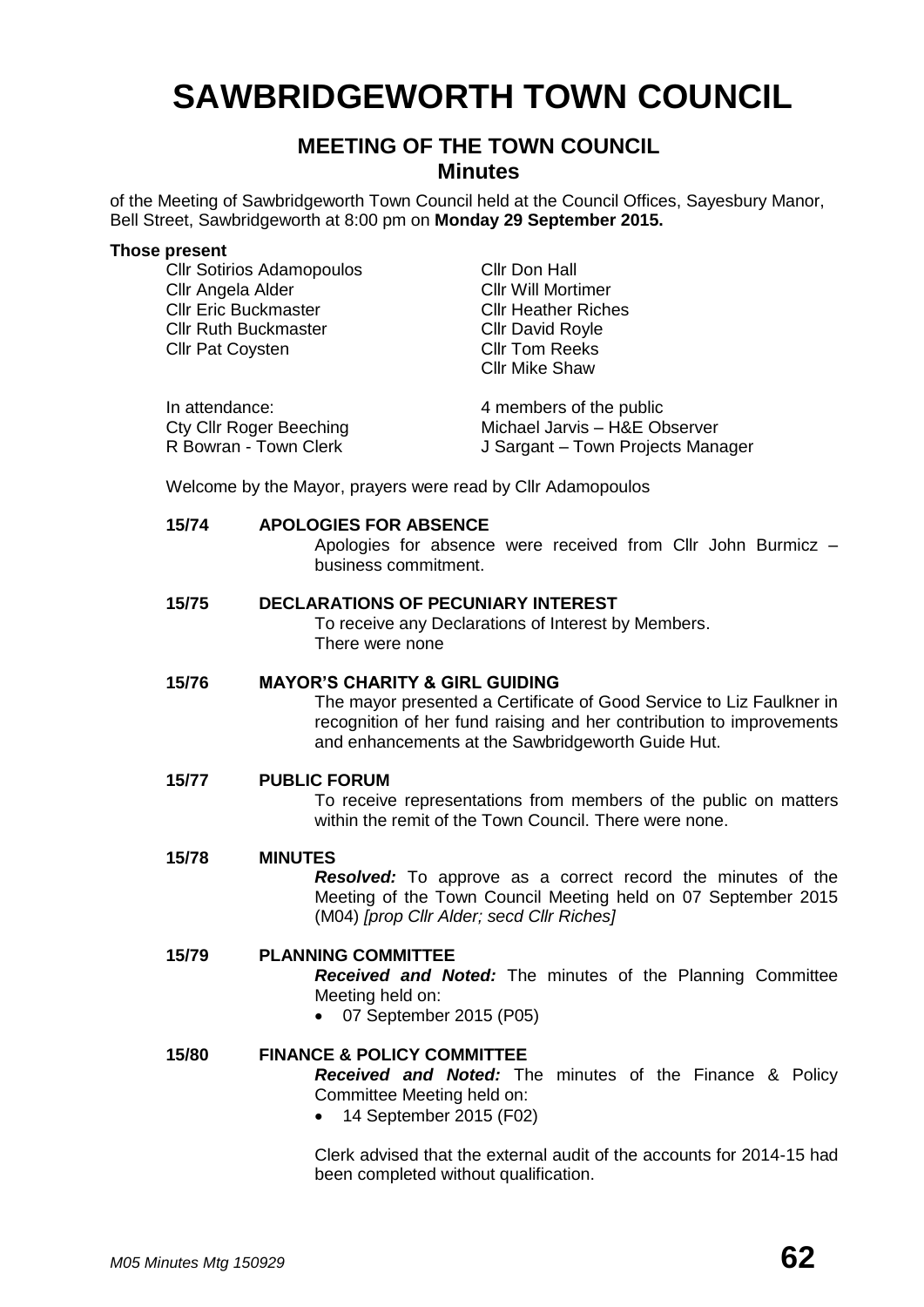# **15/81 MAYOR'S CORRESPONDENCE/COMMUNICATIONS**

To receive advice of the Mayor's correspondence and communications

- The Harvest Civic Service at the Congregational Church was attended by 50% of Councillors
- Received a visit by twin town Bry-sur-Marne and received a gift of an oil painting of Old Paris. Visitors were impressed by the shops in Bell Street.
- Visiting Moosberg in October for a twinning event.

# **15/82 REPRESENTATIVES REPORTS**

To receive representatives reports from:

- o County Councillor Roger Beeching MBE JP:
	- $\circ$  Reported that the bus indicator signs were not functional as the 509 & 510 buses were not fitted with the relevant senders. Since this has been the state for about three years and the indicators are an eye-sore, the request was made for them to be removed.
	- o Appeal for more people to step forward to be school governors
	- o Robert Halfon MP had announced a £350m investment in Harlow. This is perceived not to bode well for the Gilston Estate/Harlow North situation.
	- o Mentioned changes in children's' social care
	- o Mentioned need for volunteers for schools admission panels
	- o Mentioned increase in traffic proposed for Stansted Airport
	- o Mentioned proposed Junction 7A on the M11 motorway
	- o Upgrade of street lighting. 21k already changed. The East Herts programme is scheduled for January to April 2016.
- o District Councillor Angela Alder:
	- o Visited a waste disposal facility in St Albans
	- o Attended the Rural Parish Conference
	- o Mention "Dementia Friends" and suggested training for staff and bus drivers
	- o Attended E & N Herts AGM at Welwyn and mentioned a new stroke support service on 07 October.
- o District Councillor Will Mortimer
	- o Announce that the external auditors had signed off the EHDC accounts with only minor housekeeping issues mentioned.
	- o Mentioned that this was Grant Thornton's last year as external auditor.
		- Questioned about EHDC policy to combat mandate fraud. Responded that he would provide a written answer
		- Questioned about the re-purchase of the Bishops Quarter site. Responded that was been examined in detail.
- o District Councillor Eric Buckmaster:
	- o Attended the Executive Committee on the District Plan
	- o Mentioned Active East Herts "Get up and Try"
	- o Chairing the Rural Conference
	- o Mentioned the Urban Conference on 27 November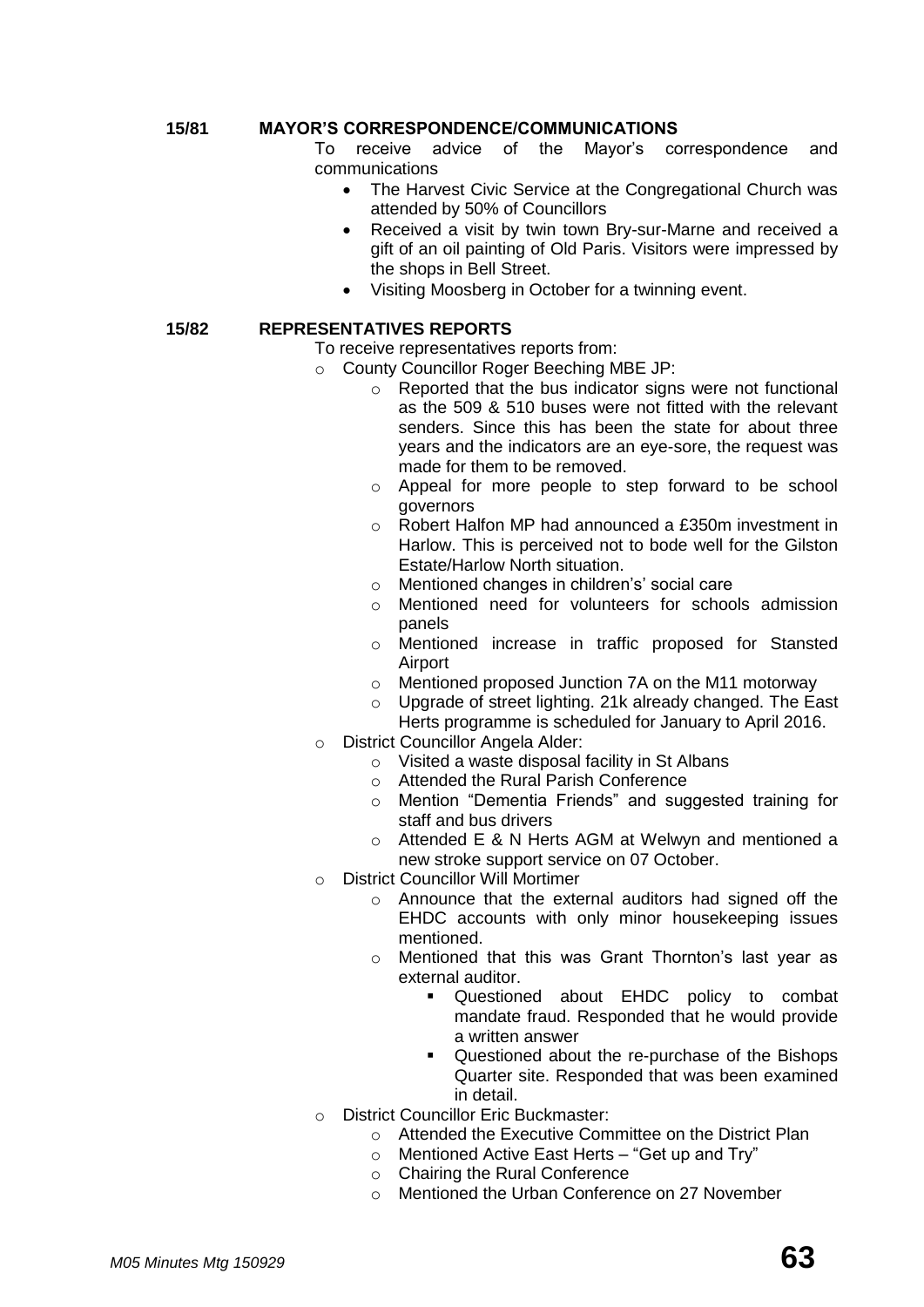- o Said that the purchase of the Bishops Quarter for £19m represented a return on investment of 5%.
	- Questioned about EHDC approach to the refugee crisis. Responded that EHDC will do what they are asked to do.
- o Hertfordshire Police were not present due to operational demands but had nothing to report.
- o Other Representatives. There were no other reports.

#### **15/83 TOWN ACTION PLAN**

To report on progress with the Town Action Plan 2015-20.

Clerk reported that the third meeting of the group had taken place and that it had been attended by two members of the public, two council officers and three council members.

The first Drop-in-Day for public consultation will be held at the council offices between Noon and 16:00 on Saturday 31 October.

# **15/84 NEIGHBOURHOOD PLAN**

To report on progress with the Sawbridgeworth Neighbourhood Plan. Clerk reported that an application had been made for the civil parish of Sawbridgeworth to be Designated Area for the purposes of the Neighbourhood Plan. EHDC will make a decision on the application in early November.

- Bishops Stortford focus groups are set for October, Cllr Royle to attend
- Costs variously reported by Cllr Shaw as being between £40k and £100k to produce a plan. There were differing opinions expressed
- Cty Cllr Beeching suggested that the town council should only proceed as far as budgeted finances allow.

# **15/85 CLERK'S REPORT**

Town Clerk's report is attached as Appendix A

 A petition is expected regarding the suspension of the Saturday morning Sawbobus service. The cost implications will be considered at Budget creation time.

# **15/86 TOWN PROJECTS REPORT**

Town Project Manager's report is attached as Appendix B

 Added the launch of the WW1 project, exhibition and trench at the council office

# **15/87 DEPOSIT & CONSULTATION DOCUMENTS**

To note any items for Deposit and Consultation. There were none.

**15/88 FINANCIAL REPORT**

*Noted:* The current Financial Report

# **15/89 ACCOUNTS FOR PAYMENT**

*Noted and Approved:* Accounts for payment

Meeting closed at 20:30

The next meeting of the Town Council will be held at 7.30 pm on Monday 26 October 2015 in the Council Chamber at Sayesbury Manor, Bell Street Sawbridgeworth.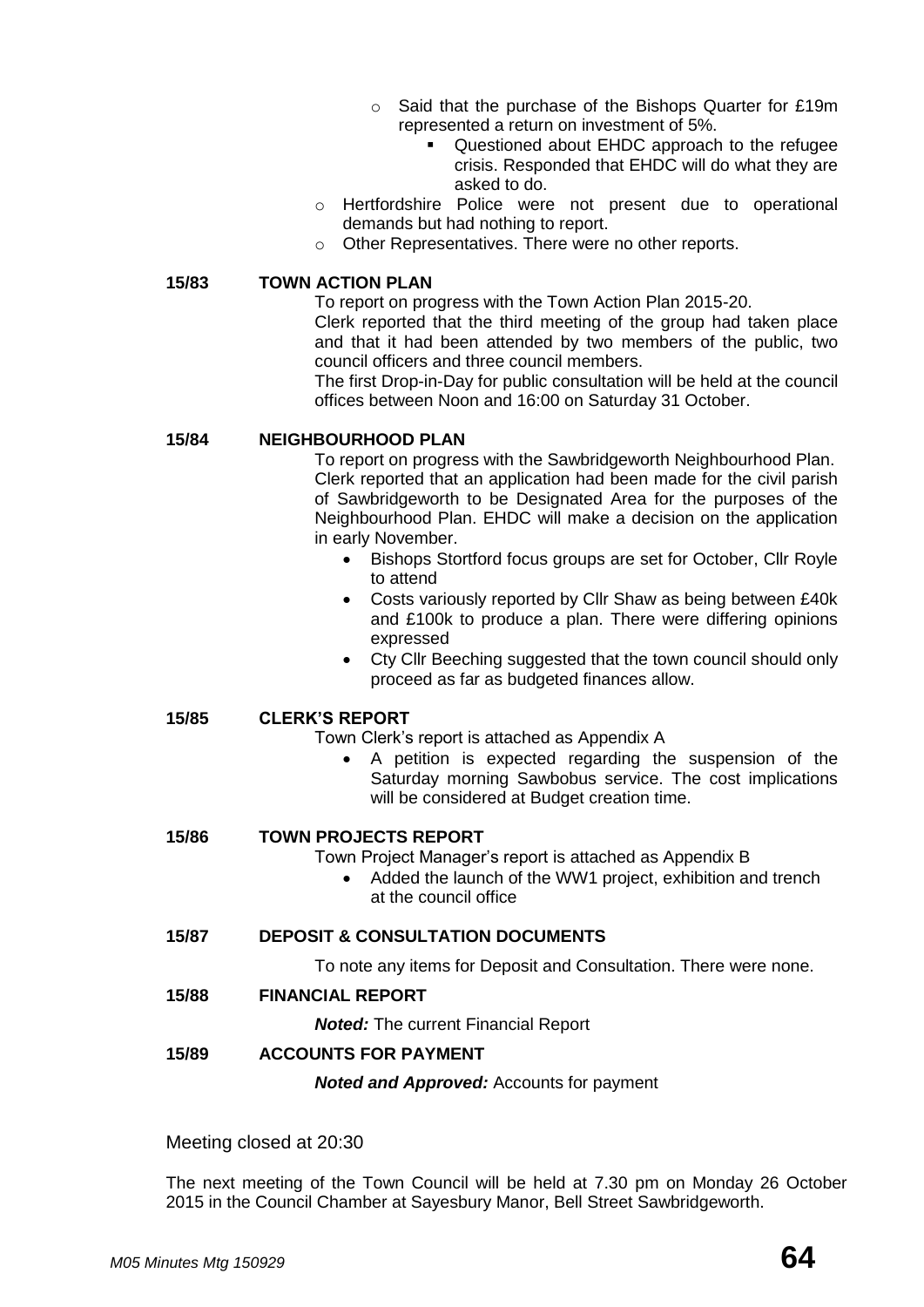# Appendix A

# To: All Members From: Richard Bowran Subject: **Clerk's Report September 2015** Date: 18 September 2015

# **[Allotments](http://www.sawbridgeworth-tc.gov.uk/town-information/town-council-services/allotments)**

- Significant weed clearance at Bullfields.
- Tree surgery completed at Bellmead.
- Landlord's Meeting to be established.
- New representative for Vantorts site
- **Bus Shelters**
- Cleaned and maintained, hanging baskets installed

# **Car Park Subsidy (First Hour Free)**

Now taken on by EHDC

# **[Cemetery](http://www.sawbridgeworth-tc.gov.uk/town-information/town-council-services/cemetery)**

- 39 Interments managed in 2015 to date
- Significant tree surgery carried out
- Hedge removal works completed, now receiving complaints from neighbours.
- Service development by utilising council chamber for secular services
- Application for an exhumation to be made to MoJ

# **Chamber Utilisation**

- See cemetery service development above
- World War I Exhibition until end of 2015 grant application refused by EHDC

# **Community Transport - [Sawbobus](http://www.sawbridgeworth-tc.gov.uk/town-information/town-council-services/sawbobus) an[d Minibus Hire](http://www.sawbridgeworth-tc.gov.uk/town-information/town-council-services/minibus-hire)**

- Sawbobus scheduled works on A1184 deferred to 2016 no advices received.
- Dial-a-Ride service provided; 42 so far this year.
- Saturday morning service suspended petition received.

# **Consultee on all matters relevant to the town**

No further consultations at present

# **Crime Prevention Initiatives**

- CCTV; recent incidents: images captured of card theft; images captured of vehicle involved in crime.
- Police Liaison, noted that our current cover is one part time PC. Full time PC has been transferred away.

# **Democratic Services**

- Electronic distribution not approved so paperwork systems being reviewed.
- Health and Safety procedures being revised and reviewed
- Annual Return produced, subjected to internal audit and prepared for external audit, approved by council and sent recorded delivery to BDO. Supplementary question answered.
- Council constitution and protocols in phased production
- New IT supplier approved by F&P Committee

# **Fly Posting**

- Continued surveillance and unauthorised advertising removed.
- Authorised charity banners installed and removed in a timely manner.

# **[Grants to voluntary organisations](http://www.sawbridgeworth-tc.gov.uk/town-council/grants)**

Grants made in July as resolved at Council.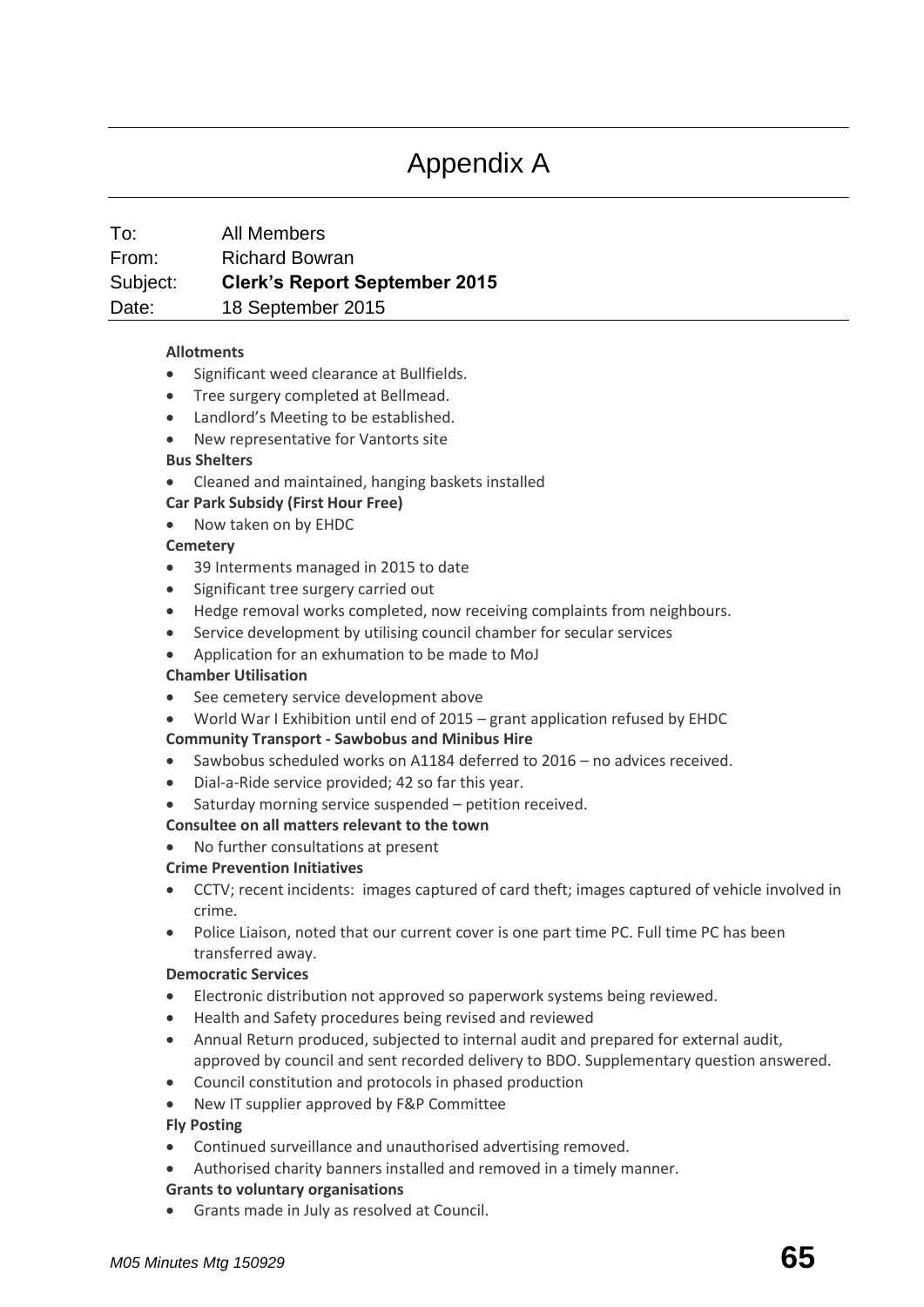Appeal from CAB for further help as potential grant funding reduced after change in council's grant policy

# **Hanging Baskets and Planters**

- London Road planter maintained and watered on a daily basis.
- Hanging Baskets, approach sign planters and direction post baskets installed throughout the town, sponsored by Oakridge Nursery.

# **Hertfordshire Highways**

- Sign cleaning, sign removal, footpaths clearance, town sign erection and gardening works carried out.
- Herts CC invoiced for local agency work. Now are querying item on invoice relating to investigation HCC liability for clearance of Scholars Walk footpath.

# **Neighbourhood Plan**

- Members indicated a need for a Neighbourhood Plan
- Application made to EHDC for designation of a Neighbourhood Area result will be known in early November.

# **[Planning Matters \(acting as a consultee\)](http://www.sawbridgeworth-tc.gov.uk/town-council/planning)**

- 48 Applications considered since the beginning of the new term.
- Coming to terms with a seriously flawed EHDC planning notification system.

# **Projects**

- Bell Street Conveniences; ongoing dialogue with EHDC since October 2013 over refurbishment and maintenance responsibility.
- Town Green; ongoing dialogue with EHDC since January 2015 over project to revitalize area as a community hub and town centre focus.

# **Publicity/Information:**

- Annual Report; published at Annual Town Meeting; report included in newsletter distributed at end of July.
- Newsletter; four editions published a year; next edition by end of October.
- Website; new site managed by two staff members.

# **Recreation Areas**

- Bullfields, fabric of building, playground inspections by RoSPA
- West Road issues with pieces of equipment; playground inspections by RoSPA

# **Staffing**

- Gill Abbott's contractual sick pay ends on 31 August.
- Tracey Dobinson has left and been replaced by John Jones.
- Frank Gowen acting as a relief driver.
- Karen Ashton accepted offer of maternity cover for Laura Carter.
- People Plan presented to F&P Committee

# **Town Action Plan**

- New round of meetings started on Monday 03 August
- Second meeting scheduled took place on Monday 24 August.
- Third meeting took place on 15 September 7 attendees; (3 Councillors, 2 members of the public and 2 officers)
- Drop in day to be held on 31 October at Council Offices

# **Town Ranger & Groundsman**

- On summer hours from 01 June to water plants
- Contract grass cutting and litter clearance for SYPRC
- **EXECONTACT CONTROL EXECT** Contract plant watering for Eastwick and Gilston Parish Councils.
- **EXECONTRACT CONTRACT CONTRACT CONTRACT CONTRACT CONTRACT CONTRACT CONTRACT CONTRACT CONTRACT CONTR**
- **Some relief community bus driving**

# **Training**

- Next round of new Councillor training is on 24 September 2015
- All minibus drivers to be put through HCC training course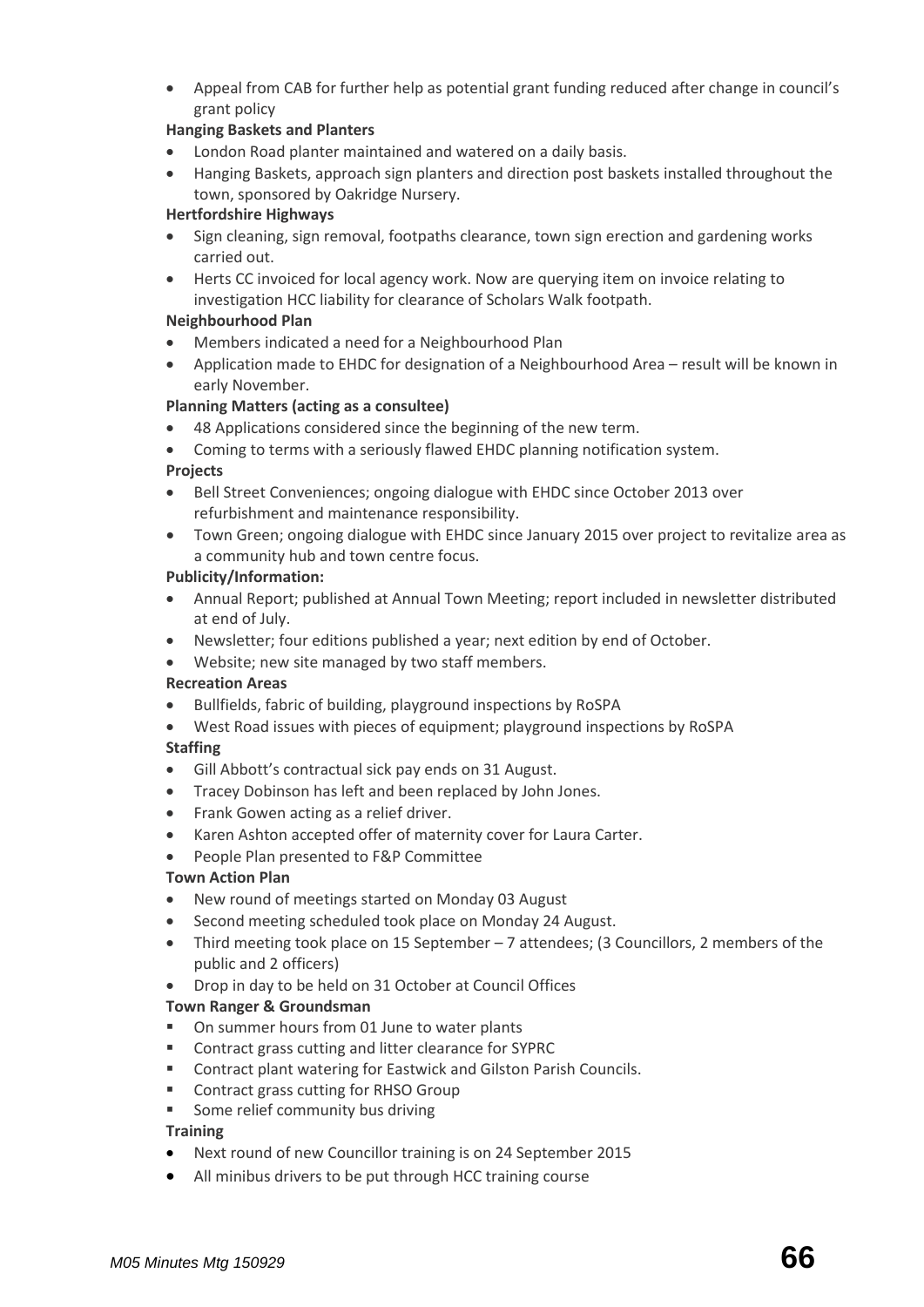# Appendix B

# To: All Members From: Joanne Sargant Subject: **Project Manager's Report September 2015** Date: 18 September 2015

# **[Civic Events \(promoted by the Mayor\)](http://www.sawbridgeworth-tc.gov.uk/town-council/the-mayor)**

- Quiz Night **24th October 2015** Bring your own drinks and nibbles Ticket Price £5 per person. Enquires to [info@sawbridgeworth-tc.gov.uk](mailto:info@sawbridgeworth-tc.gov.uk)
- Christmas Disco for under 15's Leventhorpe School (TBC) **Friday 11th December** 2015 6pm to 8pm
- Civic Dinner **Saturday April 9th** 2016 at Sawbridgeworth Memorial Hall. This is a dinner dance event and there will be a 3 course dinner, followed by entertainment from a local band. Catering is by Magpie Catering.
- Spring Duck Race Date TBC.
- Annual Civic Awards and Presentation of Mayor's Charity cheque to Sawbridgeworth & High Wych Girl Guiding. Friday 20<sup>th</sup> May 2016 (7pm)

# **Feedback on Events**

Mamma Mia Outdoor Film Night at Bullfields, Family Event. **Friday 11 September 2015**. This was an amazing event, and was well supported. The final contribution to the Mayor's Charity from this event alone was in excess of £1400, the final sum will be known once all invoices have been processed.

# **Other Civic Ceremonial Events**

The Annual Town Service of Remembrance – Sunday November  $8<sup>th</sup>$ . Project Manager and Revd. Frances Arnold meet and approve the content of the service that will be held on this special day. The programme for this event is then produced and printed by the town council. We liaise closely with Flight Lieutenant Andrew Passfield who is the parade marshall on the day. All of the British Legion Poppy Wreaths are distributed in advance from the Town Council offices. The annual parade of uniformed groups will set off from Bell Street car park at about 2.50pm to arrive for a 3pm service that will commence at the War Memorial in the churchyard of Great St Mary's, Councillors should arrive in advance of the parade please at the War Memorial.

# **World War One Exhibition**

A four year project that started on August  $4<sup>th</sup>$  in 2015 with a Civic Breakfast event and the Silent Night Charity Football Match in December has now led to a collaborative exhibition with ourselves and the Herts at War team. There is a WW1 replica trench built in the back garden and an exciting programme of events will be taking place over the next few months. Please see the website for full details of dates and opening times etc. Herts at War will be heavily publicising this event and we have schools booked in with Dan Hill on Thursdays in October and November where they will be given a talk and tour of the trench.

# **Community Events**

 Christmas Lights/Trees: Planning already under way, including police liaison, applying for road closures. Heart Radio's Martin & Su have been booked to perform MC for the entertainment stage. **Friday 27th November 2015.**